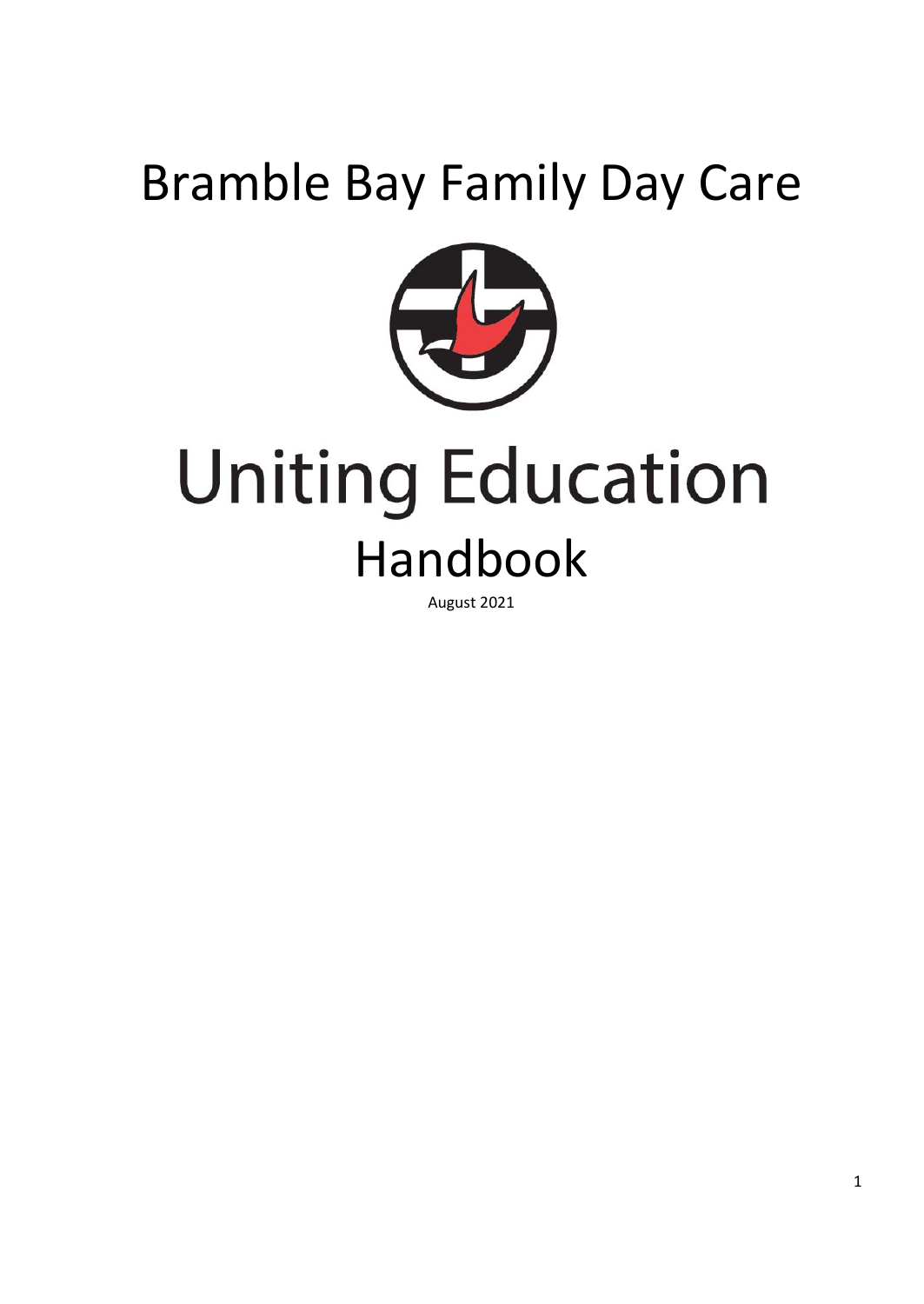# <span id="page-1-0"></span>**1. Welcome to Bramble Bay Family Day Care**

The Uniting Church Queensland Synod is pleased to welcome you to Uniting Education Early Learning. The Uniting Church in Queensland has been serving families through childcare services, run by congregations and other church organisations such as Wesley Mission Queensland and UnitingCare since the opening of our first service, the Toowong Kindergarten and Child Care Centre, in 1964. From September 2021, all early learning services operated by the Uniting Church Queensland are consolidated within the Uniting Education Early Learning (UEEL) portfolio. UEEL embodies the Christian principles of love, forgiveness, respecting and serving others. We utilise a play-based learning programme and are committed to the values of equity, inclusiveness and care for the environment.

Family Day Care is a professional home-based childcare service that provides care and education for up to four children under school age plus up to three school-aged children per educator. Each educator is responsible for the care, education, safety and wellbeing of the children in their home, supported and mentored by a team of early childhood qualified coordinators.

Educators are self-employed and run their small businesses. They are registered with Bramble Bay Family Day Care and must abide by all policies and procedures of Bramble Bay Family Day Care, the National Quality Framework, the Early Years Learning Framework, the Early Education and Care National Regulations and Law, and the Family Assistance Laws.

Family Day Care allows for flexibility of hours and location in a safe and stimulating home environment.

|                                       | Office Address 116 Board Street, DEAGON QLD 4017 |                    |
|---------------------------------------|--------------------------------------------------|--------------------|
| Phone                                 | 07 3269 4383                                     |                    |
| Email                                 | coordinator@bbfdc.com.au                         |                    |
| Office Hours                          | $9.00$ am $- 4.00$ pm                            |                    |
| Staff                                 |                                                  |                    |
| <b>Administration/Finance Manager</b> |                                                  | Roslyn MacKenzie   |
| Administration Assistant              |                                                  | Bernadette Simpson |
| Coordinator                           |                                                  | Cathy Castelli     |
| Coordinator                           |                                                  | Kristen Baker      |
| Coordinator/Educational Leader        |                                                  | Kirsten Horner     |
| Coordinator/Educational Leader        |                                                  | Kat Hartigan       |
| Manager/Nominated Supervisor          |                                                  | Sharyn Walker      |
| <b>Play Session Coordinator</b>       |                                                  | Debbie Alexander   |
|                                       |                                                  |                    |

We believe in open communication with all stakeholders and can be contacted via phone or email for any queries or concerns.

Please phone for an appointment time to speak to a staff member as coordinators are often out visiting educators in their homes or may already have appointments booked.

If you phone the office out of office hours please leave a voicemail message for non-urgent matters, and a staff member will return your call as soon as possible during office hours.

For emergency situations out of office hours, the answering service message provides the name and phone number of the on-call coordinator to contact.

The Educator Representative and Parent Representative contact details are available on request.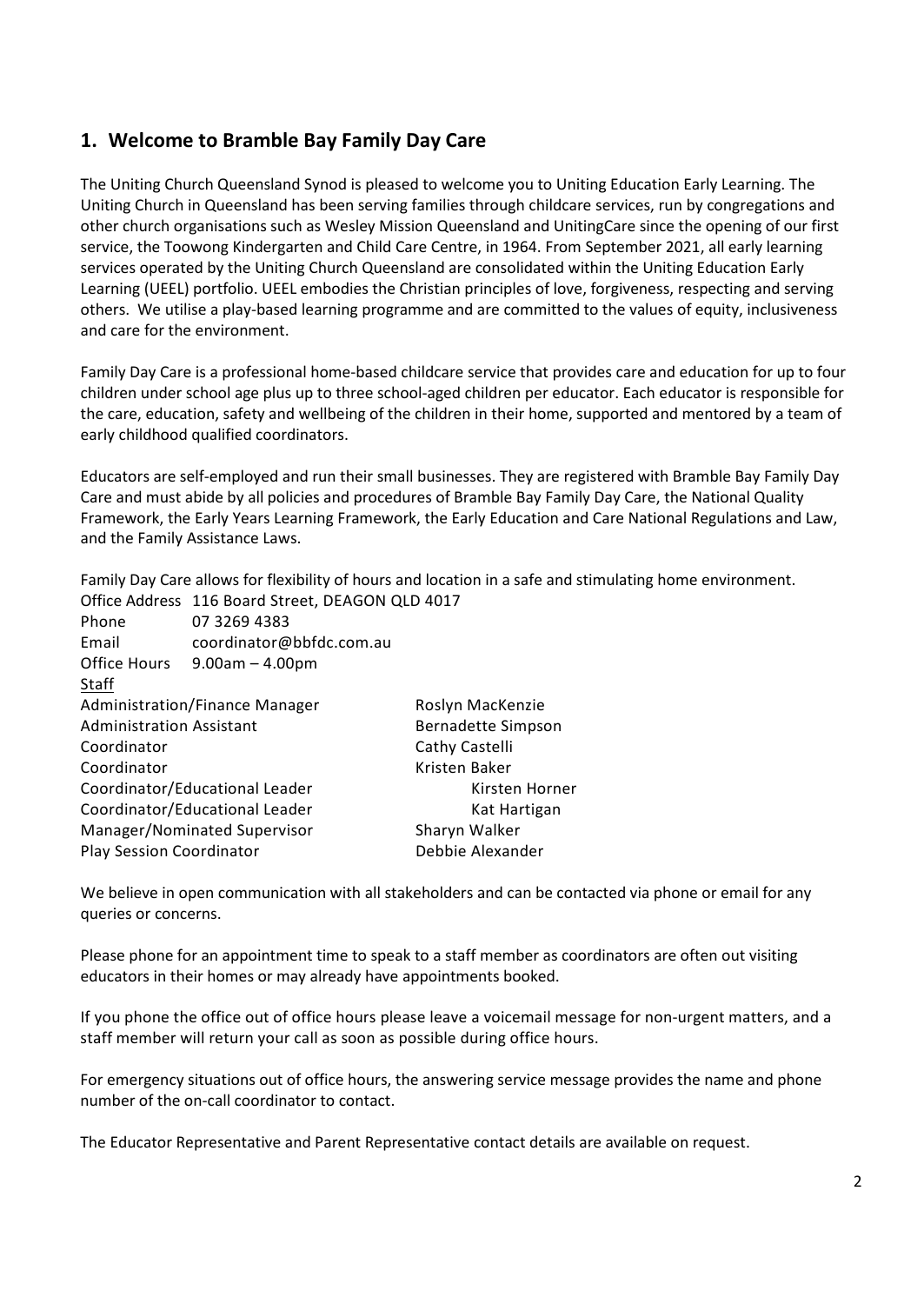# **Contents**

| 1.  |  |
|-----|--|
| 2.  |  |
| 3.  |  |
| 4.  |  |
| 5.  |  |
| 6.  |  |
| 7.  |  |
| 8.  |  |
| 9.  |  |
|     |  |
| 11. |  |
|     |  |
|     |  |
|     |  |
|     |  |
|     |  |
| 17. |  |
|     |  |
|     |  |
|     |  |
|     |  |
|     |  |
|     |  |
|     |  |
|     |  |
|     |  |
|     |  |
|     |  |
|     |  |
|     |  |
|     |  |
|     |  |
|     |  |
| 34. |  |
|     |  |
|     |  |
|     |  |
|     |  |
|     |  |
|     |  |
|     |  |
|     |  |
|     |  |
|     |  |
|     |  |
|     |  |
|     |  |
|     |  |
|     |  |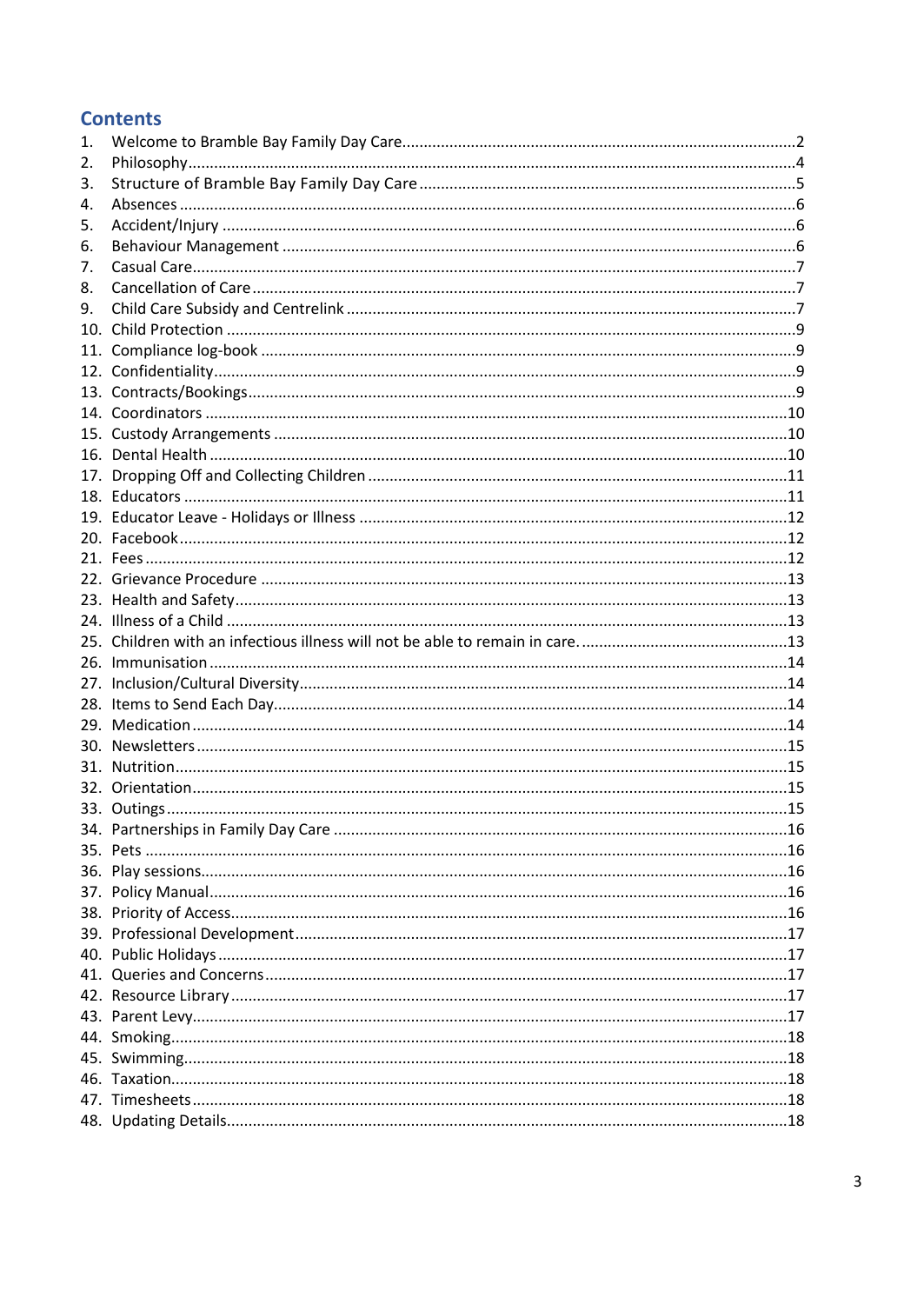# <span id="page-3-0"></span>**2. Philosophy**

Bramble Bay Family Day Care values and believes in the uniqueness and quality of childcare in the natural environment of a family home. We aim to provide a consistent, high standard of care and education in a caring and stimulating home-based environment in which all children can feel secure.

Our philosophy has been inspired and guided by the National Quality Framework, which includes the Early Years Learning Framework and My Time Our Place Framework as well as the United Nations Convention on the Rights of The Child and the Early Childhood Australia Code of Ethics.

- **Belonging** acknowledges children's interdependence with others (family, a cultural group, a neighborhood, and a wider community) and the basis of relationships in defining identities.
- **Being** recognises the importance of the here and now in children's lives.
- **Becoming** reflects the process of rapid and significant change that occurs in the early years.

#### **Concerning children, we believe:**

- Children are capable and resourceful learners who are active contributors to their learning.
- Children have a strong sense of identity and agency and need to be valued as individuals within the context of their family and community.
- All children have the right to secure, respectful and reciprocal relationships with Educators.
- Children develop a strong sense of wellbeing and resilience through a supportive and secure environment.
- Children are effective communicators who are intrinsically motivated to exchange ideas, thoughts, questions and feelings.
- Children can be supported to become environmentally responsible and show respect for the environment.

#### **Concerning families, we believe:**

- Families are children's first and most influential Educators.
- Trust, respect and collaboration and open communication form the basis forstrong partnerships between families and Educators.
- Families are a valued resource and are decision-makers in educational and developmental decisions within Bramble Bay Family Day Care.
- Families should be warmly welcomed and should feel comfortable and secure when entrusting Educators with the care of their children.
- In fostering links between the child and family with the community in order to support the holistic development of the child.

#### **Concerning educators we believe:**

- That Educator's knowledge of individual children is crucial to providing an environment and experiences that will optimise children's learning.
- Educators value reflective practice, engaging in philosophy, ethics and practice with peers, families and the community.
- In the value of Educator's skills, knowledge and personalities that enrich their pedagogical practices.
- Educators should set personal and professional development goals to further their skills and knowledge to ensure the best outcomes for children.
- Educators need to be open and effective communicators whilst maintaining the confidentiality of children, families and colleagues.
- Educators need to be innovative in their thinking and practices to scaffold children's learning.
- Educators, families and coordination unit staff should work collaboratively in respectful, reciprocal relationships.

#### **Concerning the program, we believe:**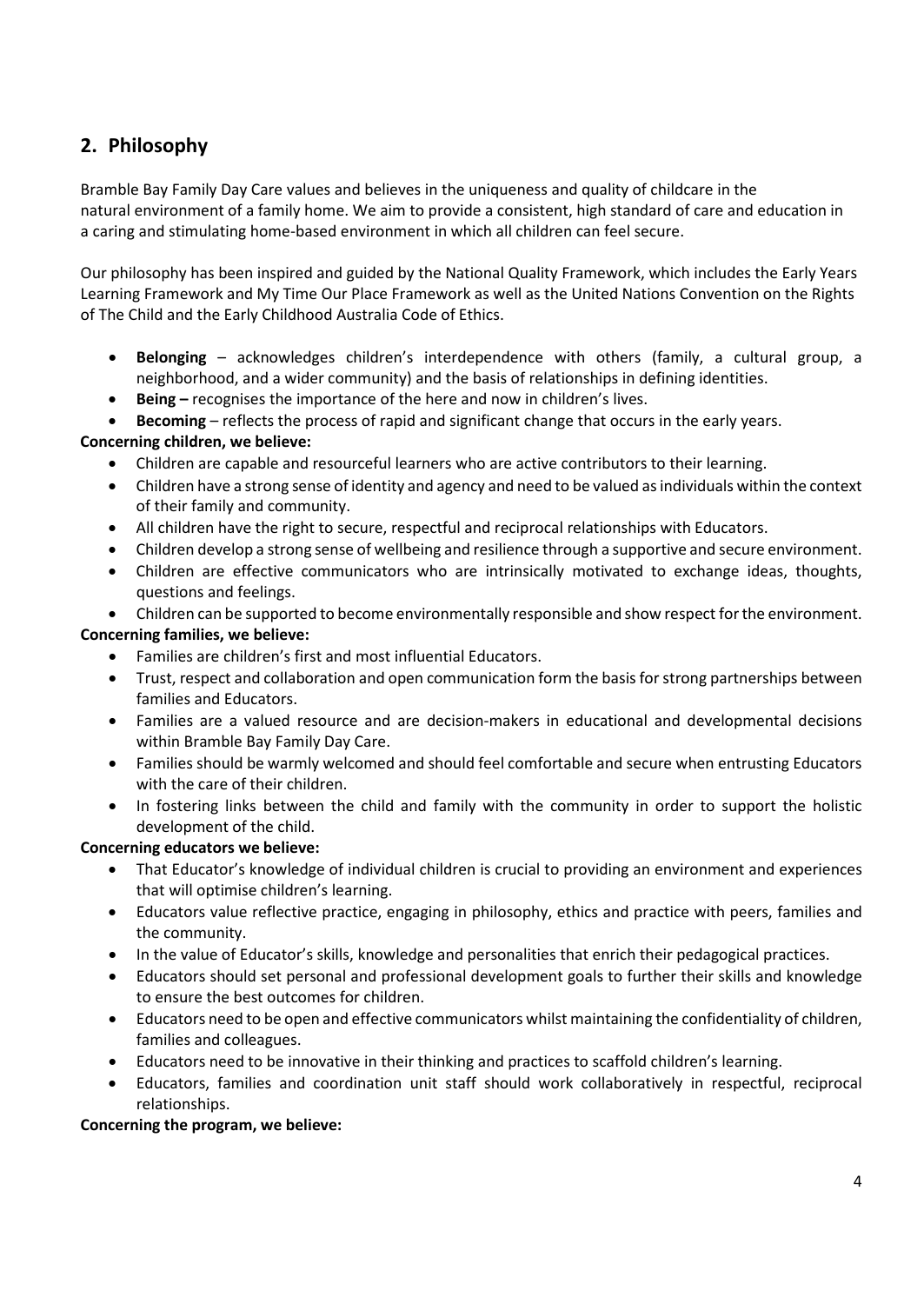- The program considers the whole child and the interrelated nature of development and learning. It supports children's social, emotional, personal, spiritual, creative, cognitive, linguistic and physical development.
- The program is developed to observe and document children's strengths, abilities, and interests.
- Children need a flexible play-based curriculum that provides for different learning styles.
- The creative process is more important than the product.
- The program must provide opportunities for self-choice, intentional teaching and spontaneous experiences.
- The program should respect and support individual and cultural diversity.
- The program and learning culture of Bramble Bay Family Day Care should be made visible in appropriate ways.

#### **Concerning the environment, we believe:**

- The unique family day care home environment provides a stable, familiar place for children to feel comfortable and empowered.
- A rich, safe, stimulating and nurturing environment can evoke imagination, promote creativity and enhance aesthetic development.
- The environment should welcome children, families, coordination unit staff and visitors and celebrate the diversity of cultures within our community.
- The unique smaller Family Day Care group environment provides opportunities for children to feel safe and secure and establishes positive relationships with peers and adults.

#### **Concerning diversity, we believe:**

- All children, families, educators and coordination unit staff from religious, culturally, or linguistically diverse backgrounds are treated equitably. They are supported, valued and included in all parts of Bramble Bay Family Day Care.
- An anti-bias program encourages children's awareness of similarities between people, and it teaches them respect for individuals regardless of gender, religion, culture, race, physical or intellectual disabilities.

#### **Concerning the community, we believe:**

- In the valuable contribution, the community can make to the holistic development of each child.
- In our role as advocates for family day care into the broader community.
- In developing and nurturing relationships between Bramble Bay Family Day Care and families and services within the wider community.

#### **Concerning Bramble Bay Family Day Care, we believe:**

- All stakeholders have the right to individual privacy, respect and confidentiality.
- Bramble Bay Family Day Care strives for continual improvement and embraces feedback from all stakeholders to ensure high-quality service delivery is maintained.
- Bramble Bay Family Day Care actively cares for its environment and contributes to a sustainable future.
- The personal and professional strengths and styles of individuals within the coordination unit team are respected and appreciated.
- Spirituality within Bramble Bay Family Day Care is non-denominational, although it is still based on the fundamental beliefs of treating others and ourselves with respect.

# <span id="page-4-0"></span>**3. Structure of Bramble Bay Family Day Care**

Bramble Bay Family Day Care was established in 1978, providing quality care and education to children and families in Brisbane's northern suburbs.

Bramble Bay Family Day Care is an Approved Service operated by Uniting Education Early Learning for the Uniting Church in Australia, Queensland Synod, under the umbrella of the Approved Provider, the Uniting Church in Australia, Property Trust QLD (Q.).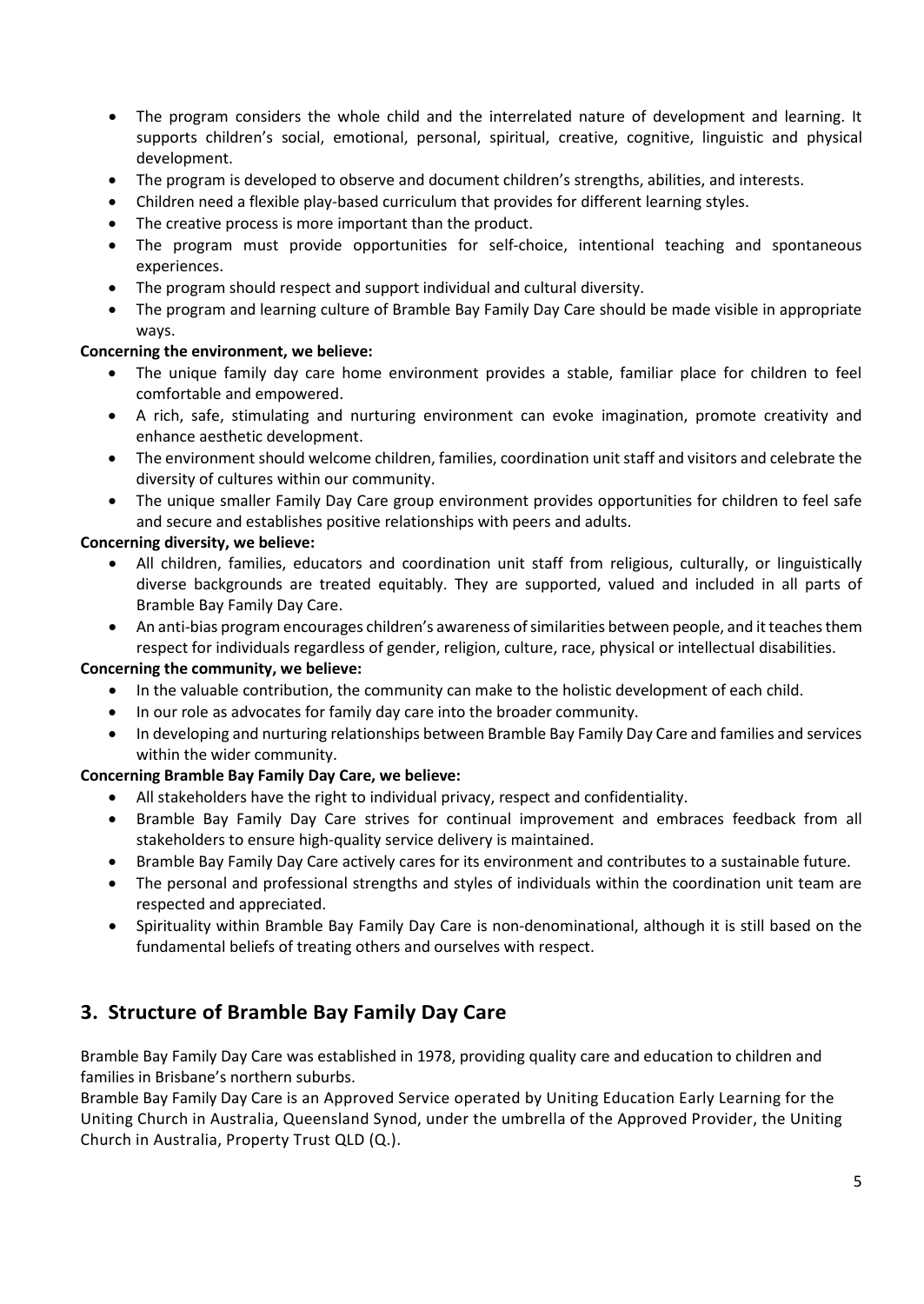The Nominated Supervisor manages the day to day operation of Bramble Bay Family Day Care and reports directly to the Area Manager, Uniting Education Early Learning.

Department of Human Services (Australian Government) provides income-related assistance for families using care in the Child Care Subsidy.

Early Childhood Education and Care (State Government) regulates Bramble Bay Family Day Care according to National regulatory requirements. The Assessment and Rating process determines at what rate the service meets the National Quality Standard and conditions of the Education and Care Services National Regulations and Law.

Level 2, 1231 Sandgate Road, Nundah. Ph 07 36340532

Family Day Care Australia was first set up in May 1988. It consisted of two representatives from each state and deals with Family Day Care issues and advocacy from a national perspective. Membership is welcomed from parents, Educators, staff etc.

Family Day Care Association Queensland is an organisation that provides resources, advocacy and representation for all Family Day Care participants at government and community levels.

# <span id="page-5-0"></span>**4. Absences**

Fees are payable for all booked days, even when a child is absent. Holidays, sick days, public holidays, and other absences are charged at the standard hourly fee. Centrelink may pay the Child Care Subsidy (CCS) for 42 absences per year under specific circumstances. Centrelink will not pay CCS for first and last day absences at the beginning or end of a CCS Enrolment, extended overseas travel, or long-term absences. Please get in touch with Bramble Bay Family Day Care if you are planning long term absences. Additional absences above the 42 initial absences may be available for sick days with an extended illness, and a Medical Certificate is supplied.

# <span id="page-5-1"></span>**5. Accident/injury**

If your child is injured whilst in care, all reasonable steps will be taken to provide immediate medical aid, and parents will be notified as soon as possible. For minor injuries, the Educator will apply first aid if applicable, record the incident on the Minor Incident Record and inform parents. For more serious injuries, the Educator will call for an ambulance if necessary, notify parents and Bramble Bay Family Day Care office as soon as possible, and complete an Incident, Injury, Trauma and Illness Record form. Where medical treatment has been necessary, Bramble Bay Family Day Care is required to report the incident to the Department of Education within 24 hours of the incident.

#### <span id="page-5-2"></span>**6. Behaviour management**

Bramble Bay Family Day Care advocates positive guidance of child behaviour by respecting the rights and dignity of children at all times. The aim is to gradually guide children to communicate their needs verbally and learn the skills necessary to relate socially with others positively. The service also aims to give a child some awareness of their rights, develop a respect for the rights of others, learn problem-solving skills, develop skills of resilience, and be able to ask adults for help when they need it.

There will be open communication between parents/guardians and the educator. With the help of the parents/guardians, the educator will develop a broader understanding of the child's development level, the child's family, the parents/guardians feelings and any recent events that may be influencing the child's behaviour. In turn, the educator will ensure that the parent/guardian is aware of the highs or lows of the child's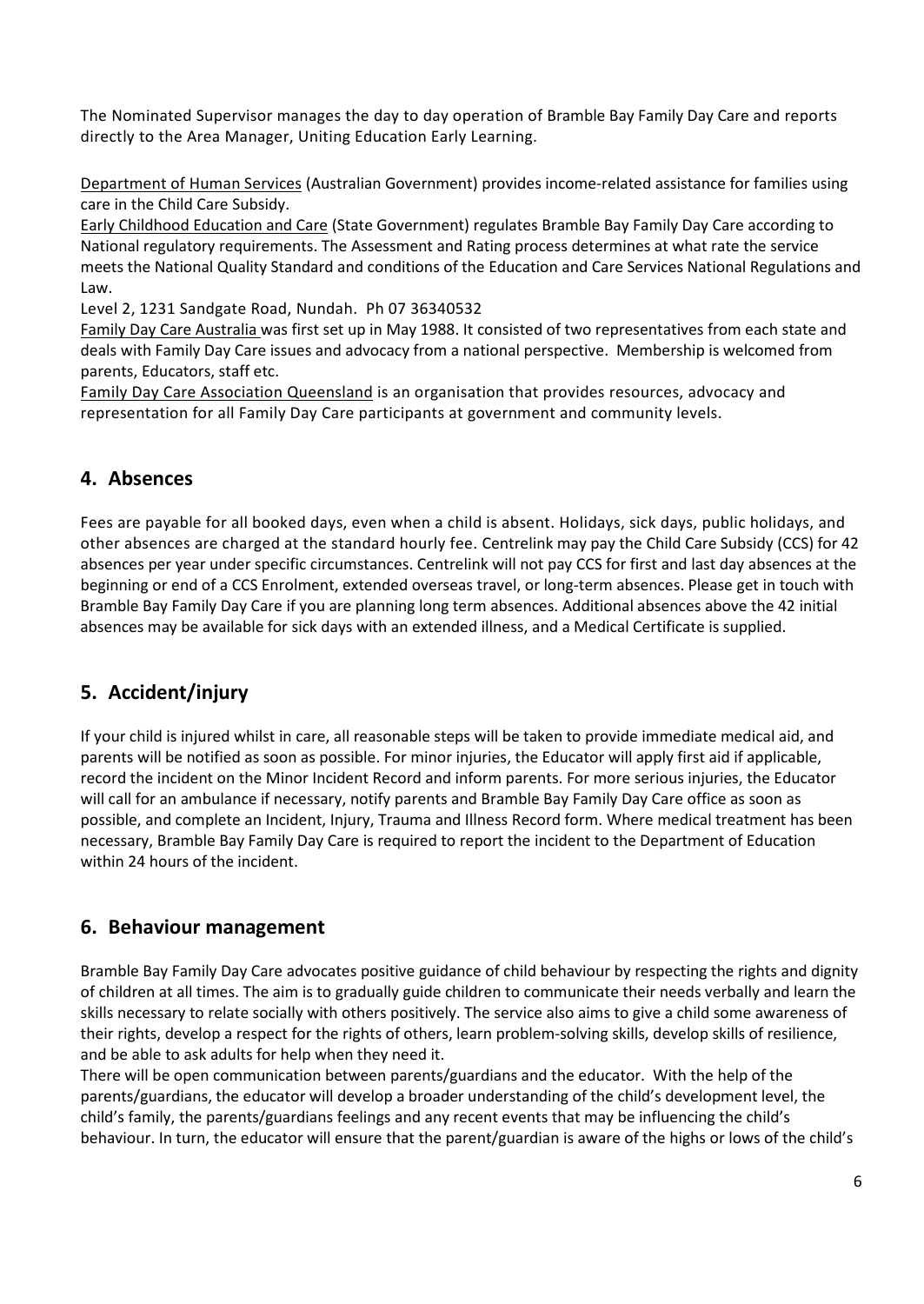day at the Family Day Care home. Educators and parents/guardians should be selective of the information passed on in the presence of children.

# <span id="page-6-0"></span>**7. Casual care**

When possible, Bramble Bay Family Day Care may arrange care that is needed on a casual basis, dependent on availability. Casual Care may be charged at a higher rate as per the educator's fee schedule. Twenty-four hours notice is required to cancel casual care. The Centrelink requirements for CCS approval must be completed before the care for CCS payments are to be received for casual care.

# <span id="page-6-1"></span>**8. Cancellation of care**

The notice period for cancellation of care is as per each educator's fee schedule but is typically two weeks. You must advise your educator as soon as possible when ceasing care. Regular fees are payable for the whole notice period. It is important that your child attends up to their last day of the booked care notice period because Centrelink will not pay CCS for any absence days at the end of the notice period, and full fees must be paid without any CCS deductions.

# <span id="page-6-2"></span>**9. Child Care Subsidy and Centrelink**

A family's eligibility for Child Care Subsidy (CCS) is assessed by Centrelink.

#### **You need to register with Centrelink for CCS payments:**

- Contact Centrelink to register a claim for CCS payments and find out what your CCS entitlements are.
- You must submit a claim for each child who requires CCS payments.
- All care used before commencement of your CCS entitlements is charged and payable as full fees.
- You cannot receive any CCS fee reduction unless Bramble Bay Family Day Care has been supplied with both the CRN and date of birth for the parent/guardian and child to create the CCS Enrolment.

#### **CCS Enrolment Confirmation required:**

- The CCS System requires each child to have a Complying Written Agreement with Bramble Bay Family Day Care, which is approved via an email from our software. You must authorise Bramble Bay Family Day Care enrolment prior to commencement of care.
- The CCS Enrolment requires each child to have a confirmed enrolment in MyGov. You must confirm this enrolment in your MyGov account prior to commencement of care.
- You are not eligible for any CCS payments to be paid to Bramble Bay Family Day Care until you have completed the Centrelink requirements and have received your eligibility confirmation from Centrelink.
- Full fees are charged and must be paid until your CCS entitlements have been approved by Centrelink and your entitlement details have been uploaded to our system.

#### **CCS enrolment eight-week rule**

- The CCS system will cease a child's CCS enrolment after eight weeks of inactivity.
- Inactivity includes a combination of a child's absence, an educator's absence and any period prior to attendances being submitted to CCS.
- If a child is only attending casually or is absent for eight continuous weeks, their CCS Enrolment is ended by CCS, and they will be made inactive in our software.
- When they return to care, a new CCS enrolment is created, and the steps for enrolment confirmation are required again.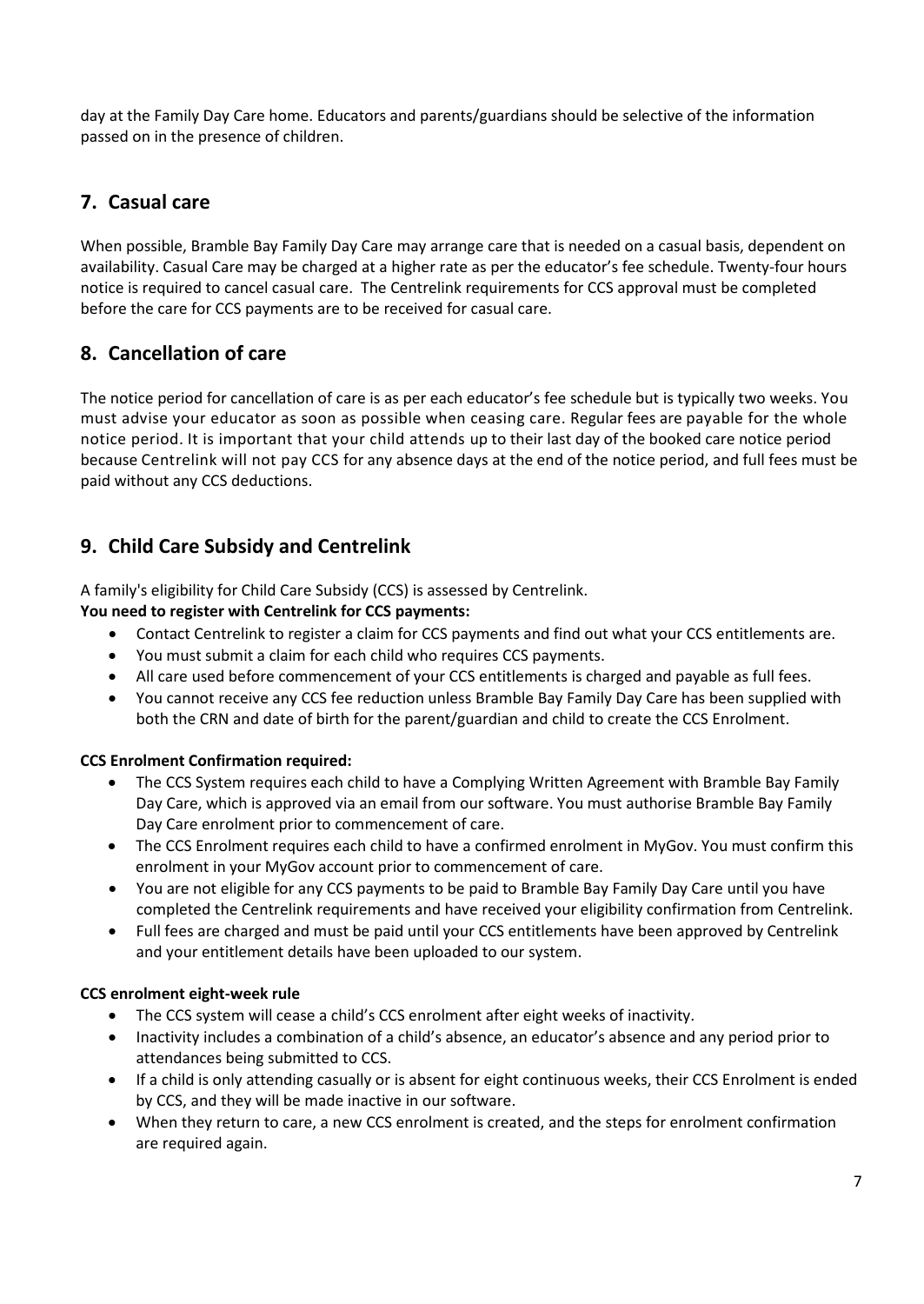• If a child has an absence at the beginning or end of a new CCS enrolment period, CCS will not be payable for the absence, and full fees will be charged.

#### **CCS Payment Reversals**

- In some circumstances, Centrelink will reverse a previously paid CCS payment and charge full fees.
- If this occurs, the family owes the full fee amount to Bramble Bay Family Day Care and must contact Centrelink to have the payment reinstated if applicable.

Please contact Centrelink on 13 61 50 or via your MyGov account to register for CCS payments.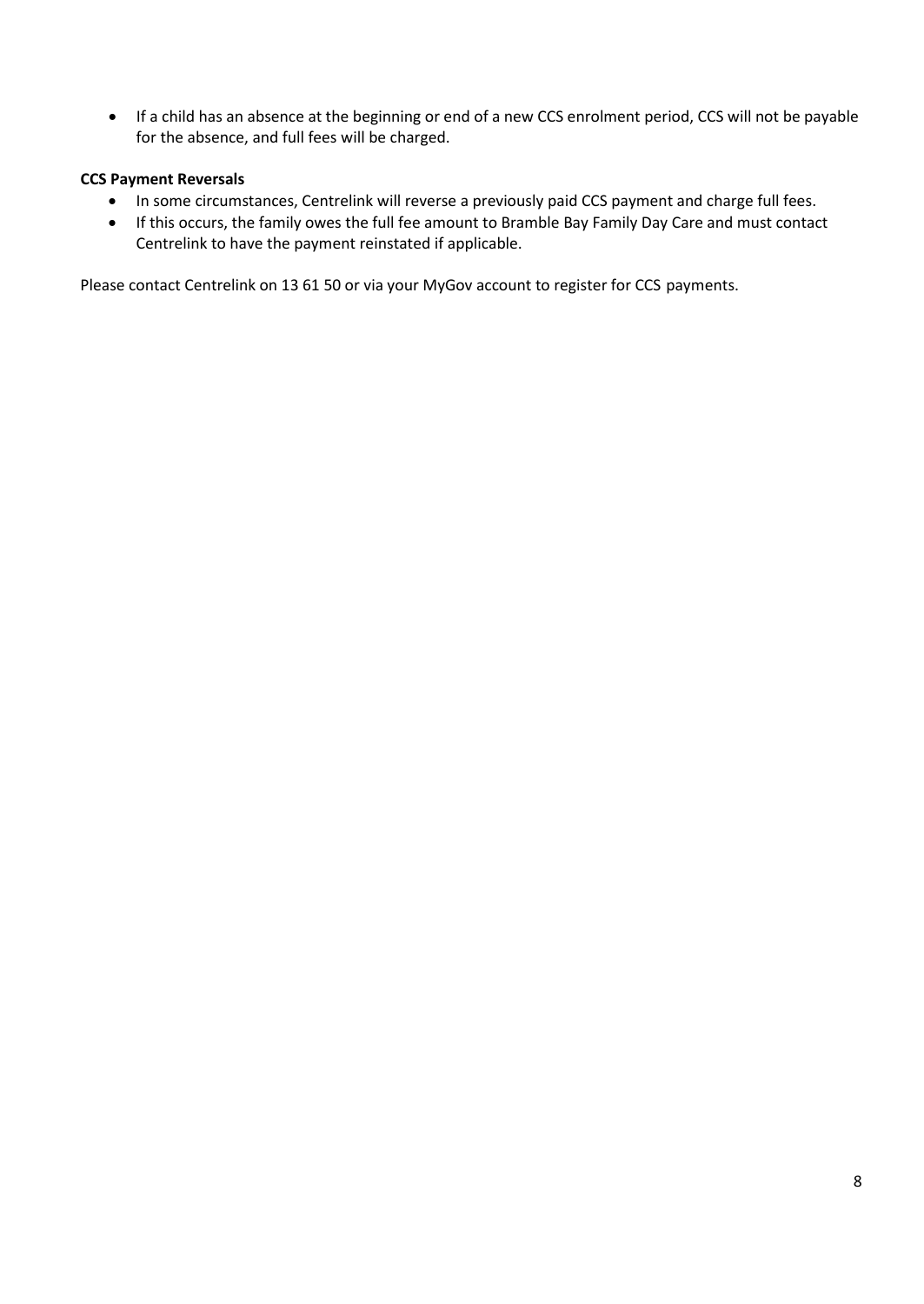# <span id="page-8-0"></span>**10. Child protection**

All family day care educators and coordination team staff are mandatory reporters of children at risk of/suspicion of harm or abuse. Regular child protection training is compulsory for educators and staff. Staff will assist and report any concerns educators have for the welfare of children in their care. Staff, educators and all adult household members must obtain a Blue Card.

# <span id="page-8-1"></span>**11. Compliance logbook**

Parents can access open and transparent information about any Non-Compliant Early Childhood Education and Care Service in Queensland. Bramble Bay Family Day Care maintains a compliance history logbook containing any formal notices issued to Bramble Bay Family Day Care. This log is available for perusal by all families and educators at any time.

# <span id="page-8-2"></span>**12. Confidentiality**

Confidentiality regarding the operation of Bramble Bay Family Day Care, its clients and educators must be respected at all times. Personal information will not be passed on without prior permission, except in the case of emergency or child protection issues.

Participants of Bramble Bay Family Day Care have access to all information about themselves and their families.

# <span id="page-8-3"></span>**13. Contracts/bookings**

The "Parent/Educator Booking Contract" must be signed as part of the enrolment paperwork for initial booked care with an educator. This includes weekly care, casual care, school holiday care, rostered care, school term only care and booked alternate care. Bramble Bay Family Day Care office must have received the signed contract before care can commence.

Once care has commenced with an educator, changes to booked days/hours must be done via Harmony Web's Booking Change Request. The educator completes the request details, and your PIN for the change of hours/days. This is submitted to and approved by Bramble Bay Family Day Care.

Booked hours are as per the signed Contract/Harmony Booking Change Request and must be paid for, regardless of whether the care is used. (See Absences) You cannot drop off earlier or pick up later than booked hours without prior consultation and agreement with the educator.

For example - If the booked hours are from 8.00 am - 4.00 pm (8 hours): If you drop your child off at 10 am, you will still be charged from 8 am (as per the contract); If you collect your child at 2.00 pm you will still be charged until 4.00 pm (as per the contract); The earliest you can arrive to drop off your child is 8 am, the latest you can come to pick up your child is 4 pm.

A penalty fee is payable if care is outside booked hours (see educator's fee Schedule). All future changes to booked hours can only be made in consultation and agreement with the educator. For alternate care, Bramble Bay Family Day Care creates a casual "Guardian With No Sessions" booking with the alternate educator to add required hours to the child's timesheet.

Permanent changes require at least one week's notice and the completion of an online Harmony Booking Change Request.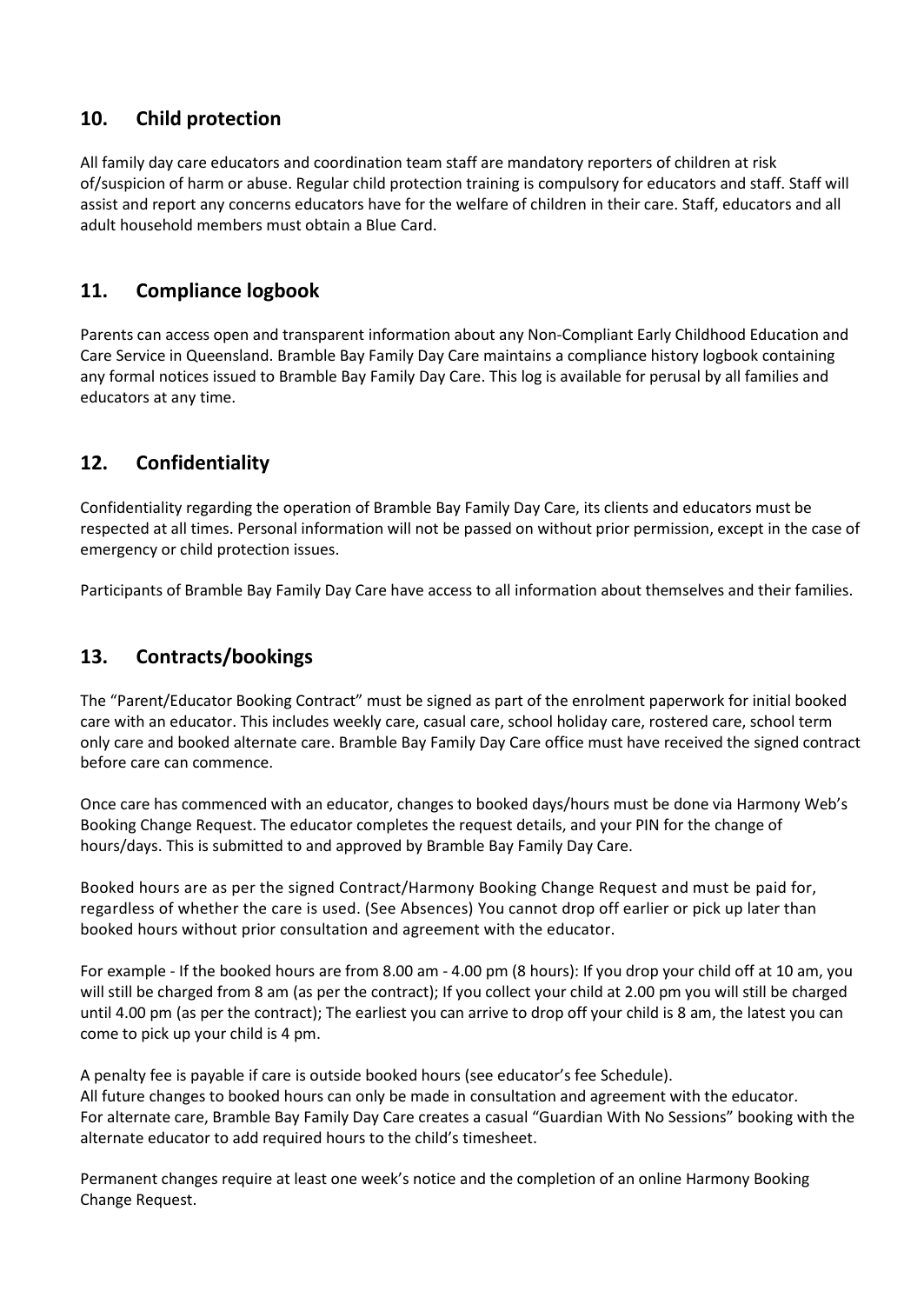Temporary changes for increased hours are called variations to contract. They can only be done with prior consultation with the educator and require the inclusion of the terms "Variation to Contract" or "VTC" on the relevant timesheet.

For cancellation of care, please refer to the educator's fee schedule for the minimum notification period. Rostered shifts - Roster care is only available in agreement with the educator. You must give the educator your rostered booked hours in writing, at least one week in advance. Once these hours are booked, the same rules apply for changes and cancellation as above for "contracts". Parents on a roster must supply a letter from the employer confirming that the parent works on a rostered basis.

Booked additional care, alternate care, overnight care, weekend care - This type of care requires notice of at least 24 hours of cancellation.

# <span id="page-9-0"></span>**14. Coordinators**

The Coordination Team of Bramble Bay Family Day Care is responsible for arranging and supervising your child's care. We have regular contact with the educators and continue to be involved in your child's ongoing care. We aim to provide childcare of the highest quality so every child will grow and develop to their fullest potential within a safe and secure home environment.

We believe that open communication with families is essential. We will remain in contact with you to discuss the care your child is receiving and invite you to contact us at any time.

Coordinators are responsible for:

- Liaising with parents and educators.
- Meeting the care needs of families and children without discrimination.
- Assessing the safety of Family Day Care homes and registering suitable Educators.
- Assisting parents to place their children in the most appropriate education and care environment, taking into account the needs of children with medical conditions, additional needs and cultural or religious requirements.
- Monitoring the quality of care and education in accordance with the National Quality Framework, Education and Care Services National Regulations and Law and Early Years Learning Framework.
- Supporting educators through regular home visits, the provision of an effective professional development program and the organisation of play sessions, educational experiences, shows and outings.
- Maintaining a resource library of resources and equipment for educators to borrow.
- Record keeping and administration.
- Maintaining confidentiality.

#### <span id="page-9-1"></span>**15. Custody arrangements**

If a custody order/restraining order is in place, Bramble Bay Family Day Care must be informed and supplied with a copy of the order.

#### <span id="page-9-2"></span>**16. Dental health**

Children will be encouraged to rinse their mouths with water following meals and snacks.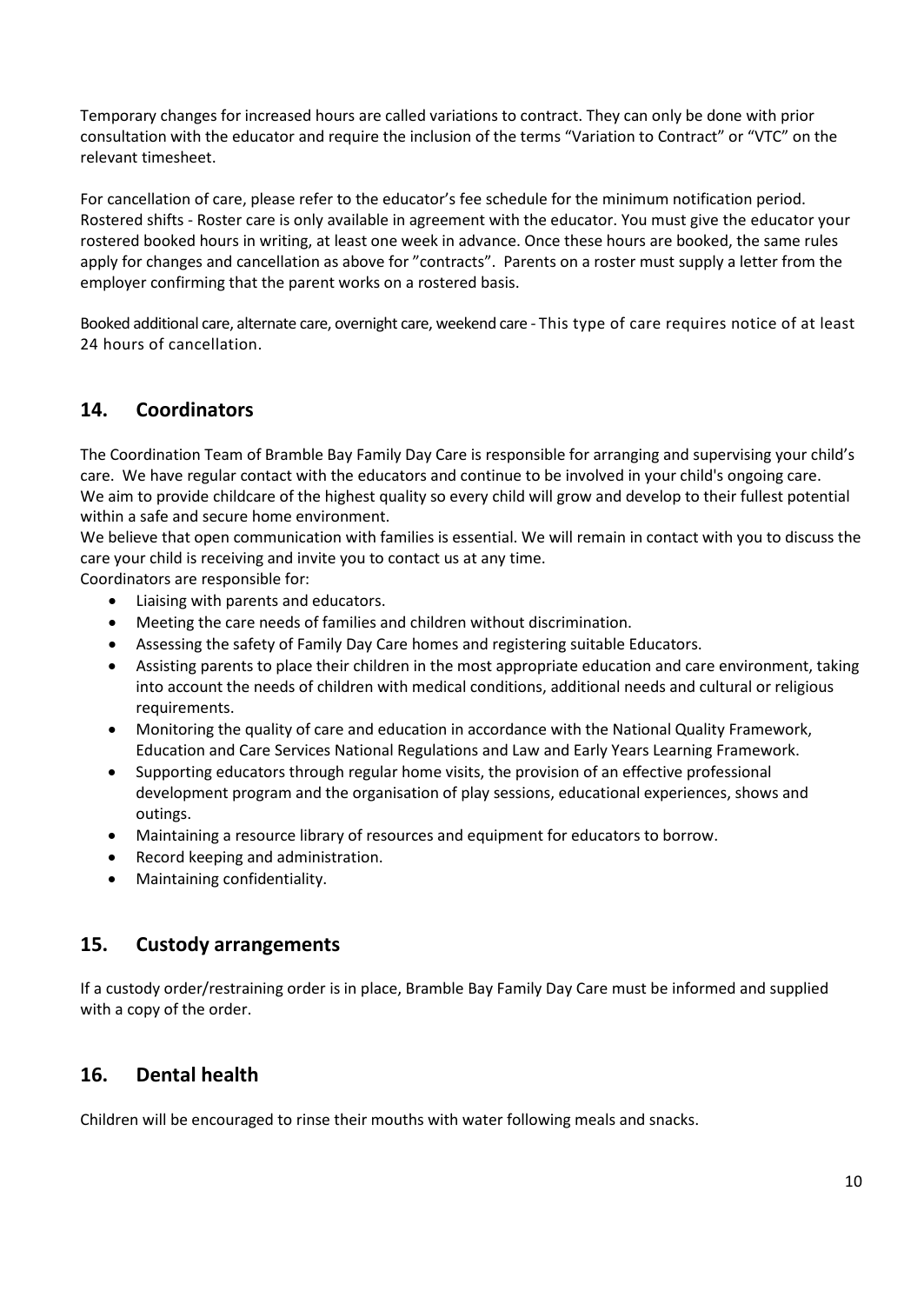Parents who wish to have their child clean their teeth after meals may supply a toothbrush and toothpaste and request that the educator assist the child in cleaning their teeth.

# <span id="page-10-0"></span>**17. Dropping off and collecting children**

Harmony timesheets require each child to be pinned into care at the actual time of arrival and pinned out of care at the actual time of departure. Your child must be pinned in and pinned out at the exact arrival time and collection each day. A digital e-Signature PIN is generated for each parent/guardian/authorised person. Each person must have their own personal PIN and cannot sign in or out using another person's PIN. Children must be collected and dropped off only by parents/guardians or another authorised adult whose name, address and phone number have been given to the office and the educator and have received a PIN from Bramble Bay Family Day Care.

Bramble Bay Family Day Care must be notified of any new authorised people to be added to the child's records and issue them with the PIN required to pin your child into and out of care. Please phone your educator as soon as possible if you are running late.

# <span id="page-10-1"></span>**18. Educators**

Educators are home-based childcare professionals who run their own small businesses. To be registered as an educator with Bramble Bay Family Day Care, applicants and their families are thoroughly screened and assessed for their suitability. Thorough safety checks of their premises are completed. They also undergo training to ensure they have the knowledge and skills necessary to fulfil their role as an educator. Educators are experienced in fostering all aspects of your child's development in an environment that provides for the needs of all families, and they will become significant people in your child's world.

Educators are able to care for seven children in total, including the Educator's own children who are under 13 years of age. Out of these seven maximum children, only four can be under school age. Educators have a high level of commitment to health and safety issues.

Educators are fully insured and hold a current First Aid, CPR, Anaphylaxis and Asthma Certificates, a current Blue Card, and a minimum Certificate III qualification in Children's Services. They are professional people who are committed to ongoing professional development.

Educators are self-employed people running their own small business and set their own hourly rate, charges, minimum hours, and work hours within Bramble Bay Family Day Care guidelines.

Educators must work within the National Quality Framework and Early Years Learning/My Time Our Place Framework to provide quality outcomes for children. This includes providing a stimulating play environment offering various experiences suitable for each child's development, interests and needs, and a written program for parents.

An Educator Contract Agreement is completed where an educator agrees to abide by safety, health and hygiene requirements, quality of care issues and all other policies and procedures of Bramble Bay Family Day Care, which meet the Education and Care Services National Regulations and Law, National Quality Framework, EYLF and MTOP.

Educators are required to re-apply for their Family Day Care Registration on an annual basis. This comprehensive process is an opportunity for educators and coordinators to work together to reassess the safety of the home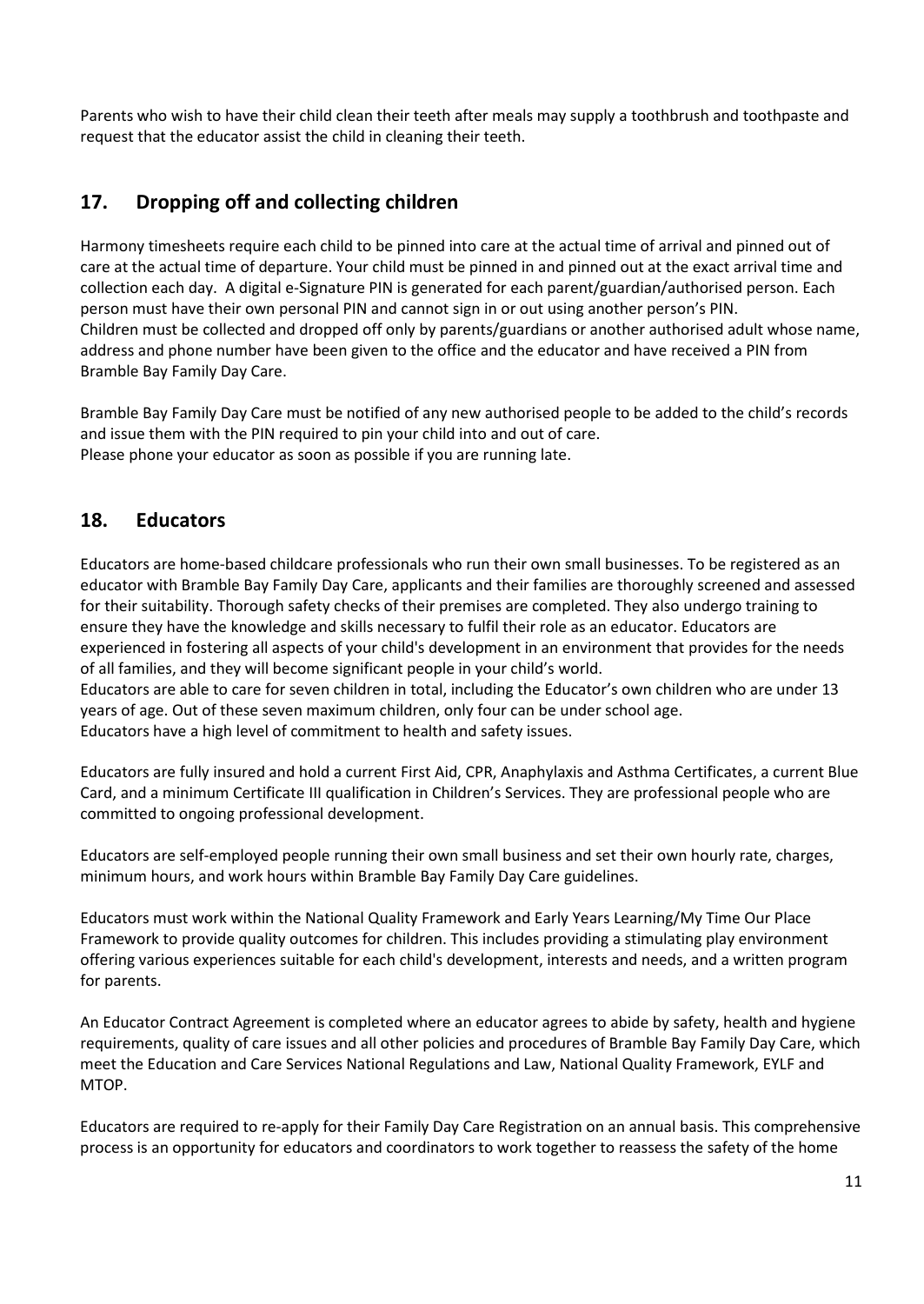and the suitability of the environment for child care, reflect on the experience of the past year, and address any areas of concern.

# <span id="page-11-0"></span>**19. Educator leave - holidays or illness**

Suppose a family requires Alternate Care during an educator's absence? In that case, the educator will inform Bramble Bay Family Day Care, and alternate care with another educator will be arranged where possible, depending on another educator's availability.

If your educator is taking holidays, they are required to give you as much notice as possible. If your Educator becomes suddenly ill, they will contact you as soon as possible to advise you and check if you require alternate care.

The educator does not charge fees when they cannot work due to holidays or illness.

#### <span id="page-11-1"></span>**20. Facebook**

Our Facebook business page is "Bramble Bay Family Day Care Scheme". Like us to keep up to date with what is happening at Bramble Bay Family Day Care, including play session photos and future events. As part of enrolment with Bramble Bay Family Day Care, we collect permission for this and do not post photos or information about your child if you have not given consent. Many of our educators also have their own Facebook business page and will obtain your signed permission before posting any photos or information about your child.

#### <span id="page-11-2"></span>**21. Fees**

As an educator is recognised as an independent small business operator, they each set their own fee structure within Bramble Bay Family Day Care guidelines.

As the Approved Service, Bramble Bay Family Day Care is responsible for all aspects of CCS processing and payments.

The office processes timesheets weekly every Monday. (Where there is a Public Holiday on Monday, timesheets are processed on the next workday.) Once CCS and the CCS payment details have processed the session reports have been received and finalised, Bramble Bay Family Day Care emails a Statement of Entitlement to you which shows the hours of care used, the amount of CCS paid and the gap amount you owe to the educator. The educator receives Payment Advice with the same information and is responsible for issuing invoices or other notifications of the fees due.

Fees are paid directly to the educator, either in cash or via Direct Deposit as specified by the educator. The Educator acts as an agent for Bramble Bay Family Day Care and, as such, is authorised to charge gap fees, collect money and issue receipts and invoices on behalf of Bramble Bay Family Day Care. Parents/guardians must pay all fees owing, e.g. weekly or fortnightly, as specified by the educator on the fee schedule.

If fees are not paid on time, care may be suspended or cancelled until all fees are paid.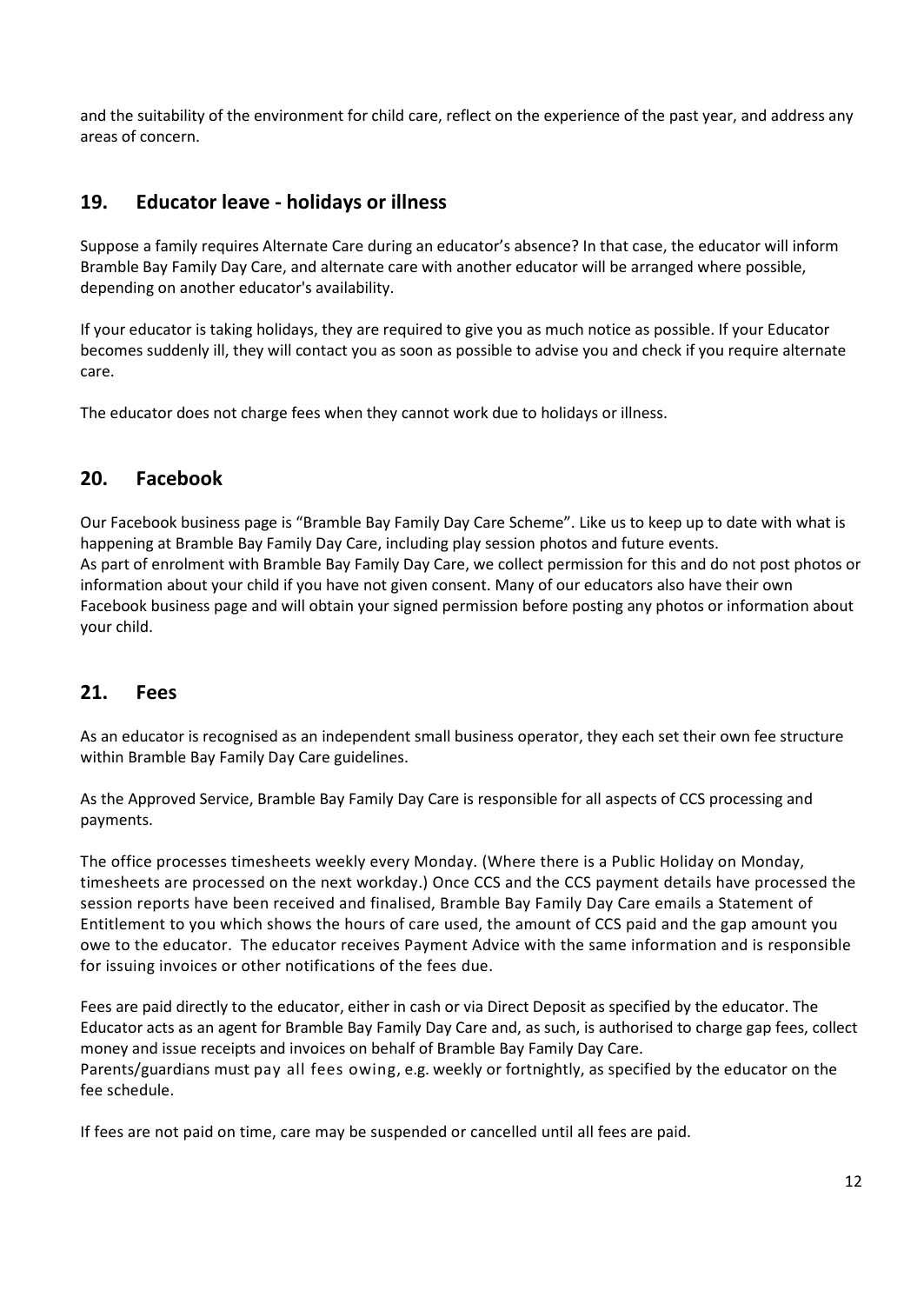# <span id="page-12-0"></span>**22. Grievance procedure**

Bramble Bay Family Day Care encourages open communication and positive relations between all parents, staff and Educators. The process in the Policy Manual recommends that, where appropriate, any issues or concerns regarding the care of your child should first be raised with the educator. This gives the educator an opportunity to try to resolve the issue. If you are not able to do this, the Area Manager can be contacted through the centre, or you can ring Uniting Education Early Learning Manager, Yolanda Borucki Ph: 0455886358. You can also write to; The Manager, Uniting Education Early Learning. 60 Bayliss Street Auchenflower QLD 4066 OR Email: [Early.Learning@ucaqld.com.au.](mailto:Early.Learning@ucaqld.com.au)

Matters can also be raised with the regulatory authorities if you feel it necessary:

Regulatory Authorities Early Childhood Education and Care Department of Education Metro City regional office (Mt Gravatt) PMB 250 Mansfield DC Qld 4122 Telephone: (07) 3028 8064 Email: [metrocity.ecec@qed.qld.gov.au](mailto:metrocity.ecec@qed.qld.gov.au)  OR Australian Children's Education and Care Quality Authority For further information, see [www.acecqa.gov.au](http://www.acecqa.gov.au/)

# <span id="page-12-1"></span>**23. Health and safety**

Educators have a strong commitment to safety, health and hygiene issues and adhere to Bramble Bay Family Day Care's policies and guidelines.

We encourage you to read our Policy Manual, which thoroughly explains Bramble Bay Family Day Care expectations regarding children's development, behaviour management, health and hygiene, cleanliness and nutrition.

# <span id="page-12-2"></span>**24. Illness of a child**

If your child is unwell, they will not be able to attend care with the educator. Children who are mildly unwell but not infectious (including before and after school children who are not well enough to go to school) may remain in care only with the educator's agreement.

# <span id="page-12-3"></span>**25. Children with an infectious illness will not be able to remain in care.**

The educator may request a Doctor's clearance before your child can return to care after an illness. Your educator will call you to collect your unwell child when they feel it is necessary for the safety and wellbeing of your child and the other children in their care, so you must take immediate action to make arrangements to collect your child.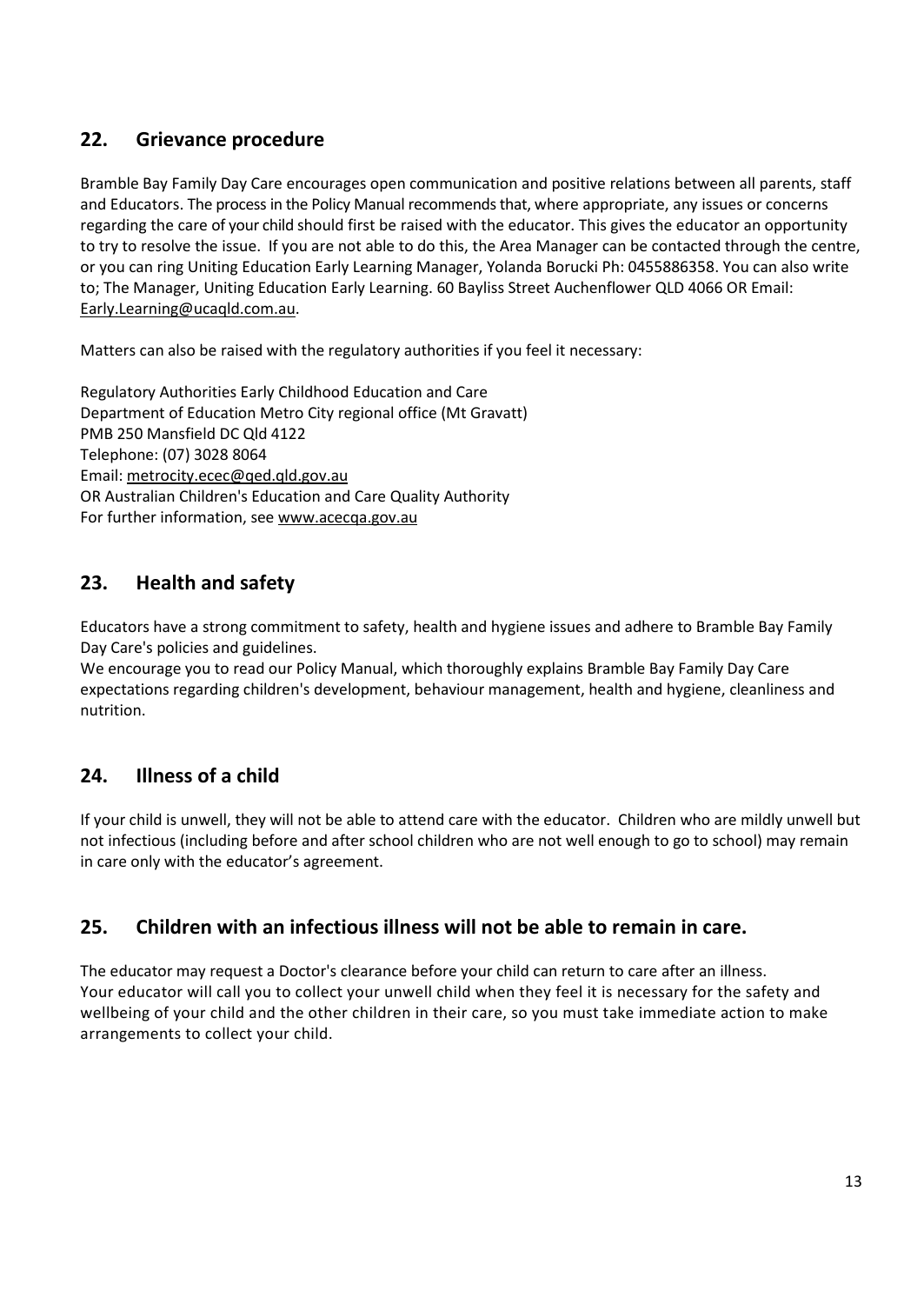# <span id="page-13-0"></span>**26. Immunisation**

Following Government policy, medical immunisation is recommended for all children. Bramble Bay Family Day Care requires a copy of each child's latest immunisation record to be supplied at initial enrolment with Bramble Bay Family Day Care and an updated document provided after each subsequent immunisation. Bramble Bay Family Day Care does not exclude non-immunised children, but non-immunisation will be discussed with an educator and relevant families before placement. Each educator is responsible for deciding whether or not to accept a non-immunised child into their home based on the individual circumstances of their family day care service. Considerations include the age of other children in their care, family feedback, and being restricted from attending play sessions and outings to other educator homes.

Non-immunised children must be kept out of care should there be an outbreak of a vaccine-preventable disease. Non-immunised children are not eligible for CCS, so contact Centrelink for details about this.

# <span id="page-13-1"></span>**27. Inclusion/cultural diversity**

Bramble Bay Family Day Care promotes an inclusive community and provides opportunities for care and education for all children appropriate to their needs.

An inclusive family day care home may include a child with additional needs or from a culturally or linguistically diverse background. We believe all children and adults benefit from being part of an inclusive community. We aim to help promote awareness and acceptance of this diversity to enhance understanding and inclusion and meet all families' needs.

# <span id="page-13-2"></span>**28. Items to send each day**

This list gives you an example of some general items that may be required - talk to your educator about the specific things you are required to provide each day.

- Comfortable clothes for playing (including messy play) that suit the weather
- Sunscreen (some educators provide this)
- Insect repellent (if necessary)
- Spare sets of clothes
- Hat
- Shoes
- Sheets/blankets if required (some Educators provide this)
- Healthy food and drink choices
- Drink bottle/cup for water
- Please ensure you provide plenty of nappies, baby wipes and bottles for the day where applicable. Other essentials may include bibs, tissues etc

#### <span id="page-13-3"></span>**29. Medication**

Prescribed medication must have the pharmacy label clearly stating the child's name, dosage and date. Any medication, including non-prescribed medicine (e.g. analgesics, etc.), will not be given by educators to children unless the parent gives prior written permission.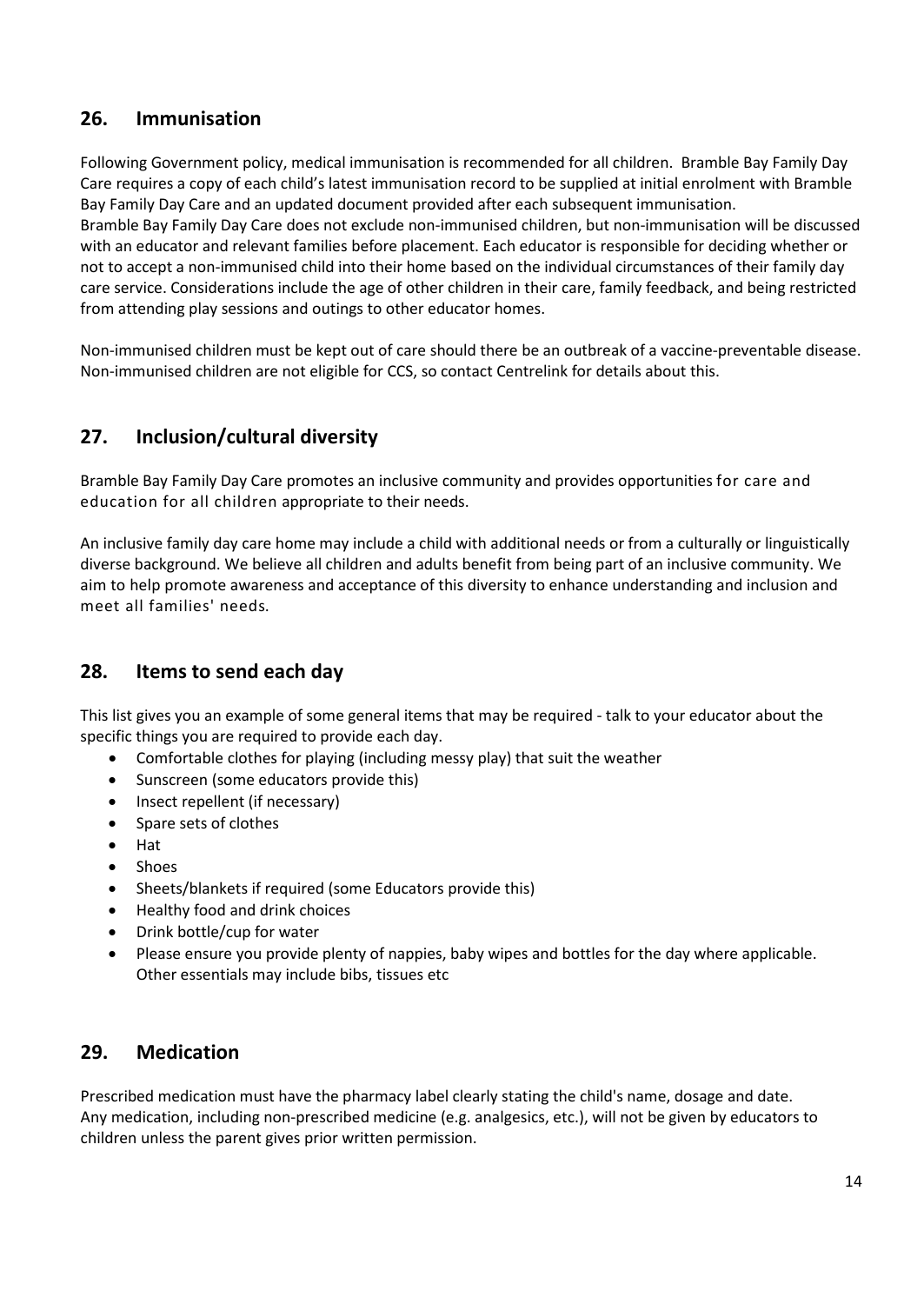If a child requires medication to be administered, please carefully consider whether or not they are well enough to be in the care.

The Medication Permission Form must be completed and given to the educator before leaving your child in care on that day.

At no time will any medication provided for one child be administered to another child.

All prescribed medication must be in the original bottle supplied by the Pharmacy.

Your educator will complete and sign the Medication Record each time any medication is administered and will get you also to sign this when picking up your child.

#### <span id="page-14-0"></span>**30. Newsletters**

We issue a quarterly newsletter to families and a monthly newsletter to educators. Suggestions of contributions to newsletters are welcomed by contacting Bramble Bay Family Day Care office to discuss this with us.

We will also email important information from time to time, i.e. Invitations to functions, policy updates, levy changes, etc.

# <span id="page-14-1"></span>**31. Nutrition**

Parents/guardians are responsible for providing sufficient quantities of healthy and nutritious food and drinks for their child's needs. Meal routines and likes and dislikes should be discussed with the educator. In some circumstances, educators may supply food and charge parents/guardians according to their fee schedule – please discuss this with the educator.

Following nutritional information, please keep the provision of treats and junk type food to a minimum and supply healthy food options for your child. Further information can be found at [www.nutritionaustralia.org/qld](http://www.nutritionaustralia.org/qld)

# <span id="page-14-2"></span>**32. Orientation**

Before care commences, families and educators will share information to get to know each other and feel confident in this new situation. Where possible, initial shorter visits can be arranged to help the child become familiar and settled in the new environment.

Parents will share information about the child's family, routines, likes/dislikes, toileting etc., and may have questions to ask. Educators will share information about their service, including programming and routines. The signing and processing of timesheets will be discussed, a fee schedule signed, and payment of fees discussed, including a regular fee payment day either weekly or fortnightly.

# <span id="page-14-3"></span>**33. Outings**

On the commencement of care, the educator will inform the parent about the usual routines, including routine outings. The concept of family daycare allows for excursions and the educator will include these on the program. Routine outings are recorded on the Educator's Routine Outings form, which parents sign to give permission. For any outings outside of the routine outings, the family will be asked to sign a permission form for the outing. This way, you always know where your children are during the day.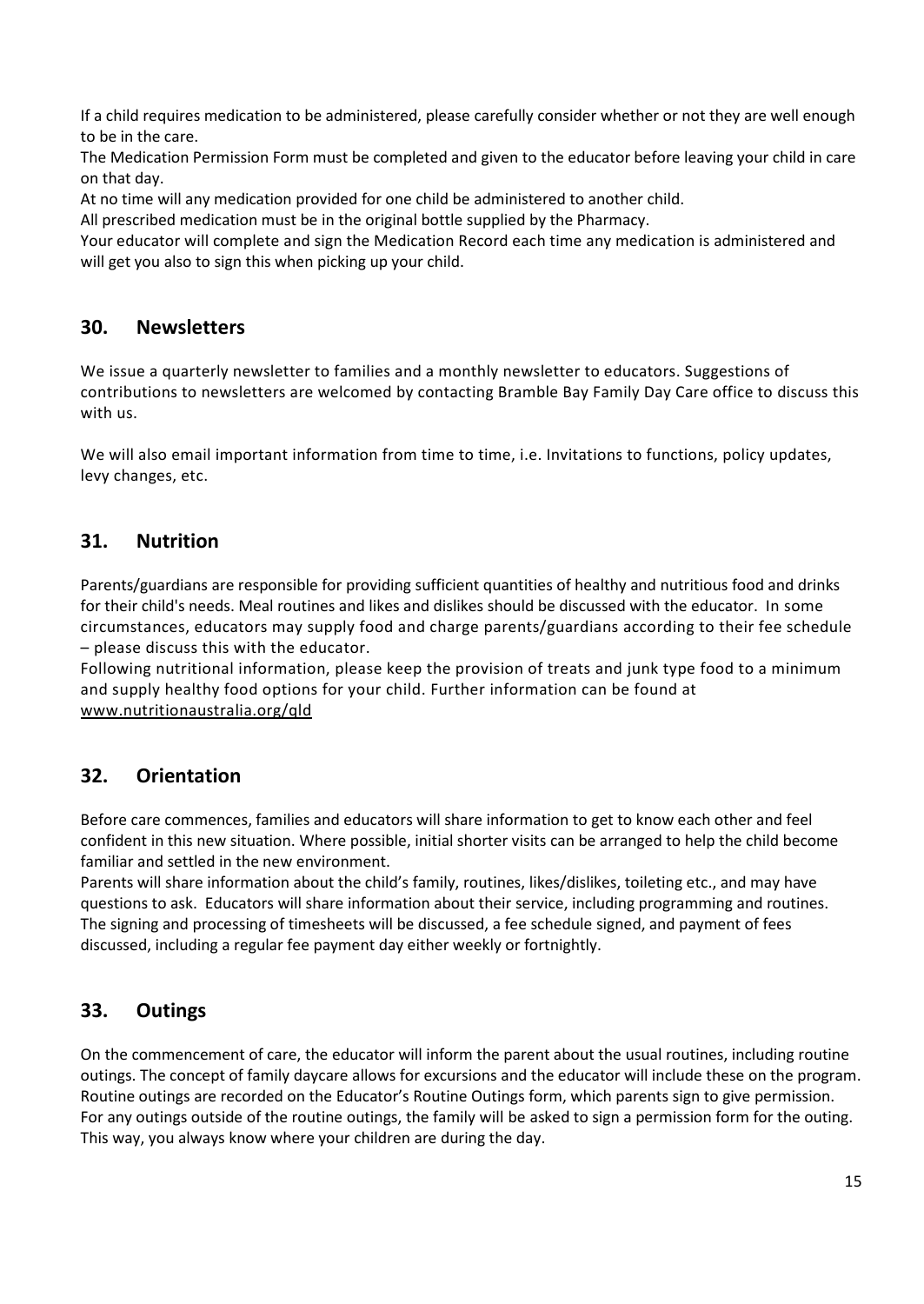For outings longer than three hours, an adult/child ratio applies. Educators, parents and children are invited to attend outings and activities arranged by Bramble Bay Family Day Care. The educator also completes a risk assessment before any outing.

# <span id="page-15-0"></span>**34. Partnerships in family day care**

A child's parents/guardians and family are the most important influences in their life. The service recognises and promotes the value of mutually shared information between the educator, the parent/guardian and the service, and the importance of parent/guardian input into our policies and programs. Families are encouraged to participate in the daily schedule, provide feedback to the educator on the activities, and share ideas for future programming.

# <span id="page-15-1"></span>**35. Pets**

Pets are an integral part of family life in the home of many of our family day care educators. Dogs always have a separate area, animals are wormed and protected against fleas, and follow hygiene practices. Bramble Bay Family Day Care acknowledges that interacting with and caring for animals can enhance children's learning. These situations are carefully risk-managed to ensure the health and safety of all children and pets. Parent/guardian concerns for children's health and safety are acknowledged at all times. Parents/guardians can choose by placing their child in a home with or without pets.

#### <span id="page-15-2"></span>**36. Play sessions**

Bramble Bay Family Day Care offers the opportunity for children to attend our play sessions with their educator, which gives children the chance to have fun, socialise with other children and educators, and offers exciting and challenging learning opportunities. Our play session coordinator organises play sessions and is held on Tuesdays, Wednesdays, and Thursdays during school term, which is a busy, happy morning where old clothes, hats and sunscreen are a must. We also organise visitors, e.g. puppet shows, animal nursery etc. or an occasional outing.

# <span id="page-15-3"></span>**37. Policy manual**

Bramble Bay Family Day Care policies are set out in the Policy Manual used as a reference by staff, educators, and families. Each educator has a copy of the Policy Manual for you to access, or you can contact Bramble Bay Family Day Care office for policy information.

#### <span id="page-15-4"></span>**38. Priority of access**

In the childcare provider handbook, services are asked to consider prioritising children who are:

- At the risk of serious abuse or neglect.

- Of a sole parent who satisfies, or parents who both satisfy, the activity test through paid employment.

There are some circumstances in which a child who is already in care with an educator may be required to leave the service or change days of care to prioritise children in the above categories.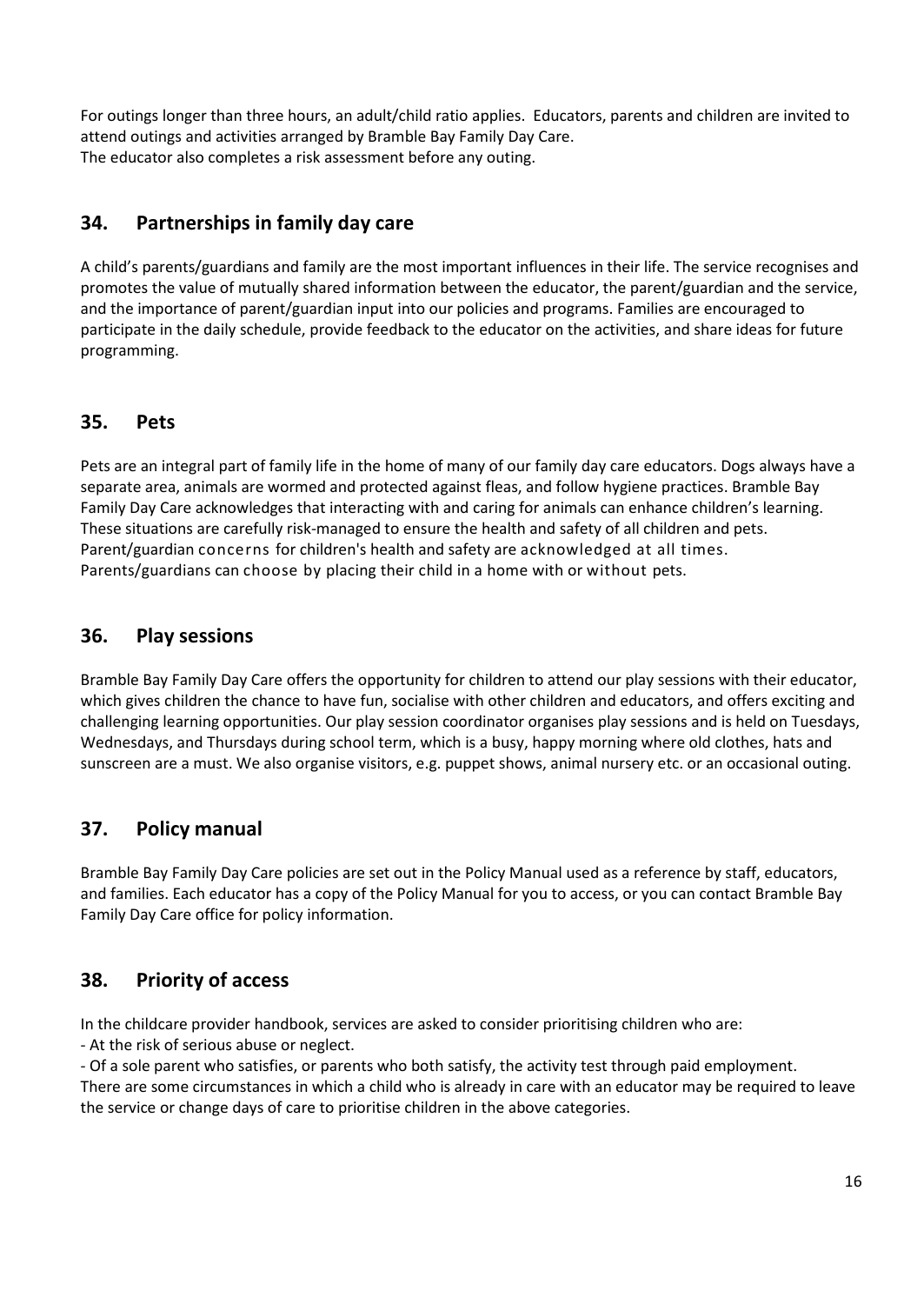# <span id="page-16-0"></span>**39. Professional development**

Educators commit to complete a minimum number of professional development hours as part of their annual re-registration.

The training program includes a mixture of day and evening functions such as workshops and guest speakers presented by Bramble Bay Family Day Care and accessing training externally within the community or online.

## <span id="page-16-1"></span>**40. Public holidays**

Regular fees apply and are payable for all Public Holidays that fall on a day on which care would normally be provided for your child. If you require care on a Public Holiday, this can only happen in agreement with the educator, and a higher hourly rate applies and is payable as per the Educator's Fee Schedule. Not all Educators are available to work on Public Holidays.

# <span id="page-16-2"></span>**41. Queries and concerns**

In the event of your child not settling into care, a coordinator will be available to discuss your anxieties and assist you with the settling in process or make alternative arrangements.

You are welcome to contact a coordinator if you would like to talk about your child's progress in care or if you have any questions regarding Bramble Bay Family Day Care, your booking or any aspect of your child's care and education. Coordinators are accessible by telephone and pre-arranged appointments during office hours. After hours, on-call service is available for emergencies, which is accessed through Bramble Bay Family Day Care office telephone number. Emails can be sent to Bramble Bay Family Day Care and responded to as quickly as possible.

# <span id="page-16-3"></span>**42. Resource library**

One of the many benefits of using Bramble Bay Family Day Care Learning is having the resource library available to educators, which is of great value to the children as many resources and books for various ages are there to be borrowed.

Educators can exchange resources regularly, and consequently, each child's learning experiences can be continually extended. The resource library also offers a Library borrowing service via our play sessions. Children attending play sessions bring their library bag with them and can borrow books to take with them. They can then exchange these at their next play session.

# <span id="page-16-4"></span>**43. Parent levy**

Bramble Bay Family Day Care Family Levy is an hourly amount that is added to the educator's hourly charge. This levy provides the income of Bramble Bay Family Day Care for operational costs and is vital for Bramble Bay Family Day Care to function. Bramble Bay Family Day Care budget is prepared annually for each financial year.

#### <span id="page-16-5"></span>**44. Smoking**